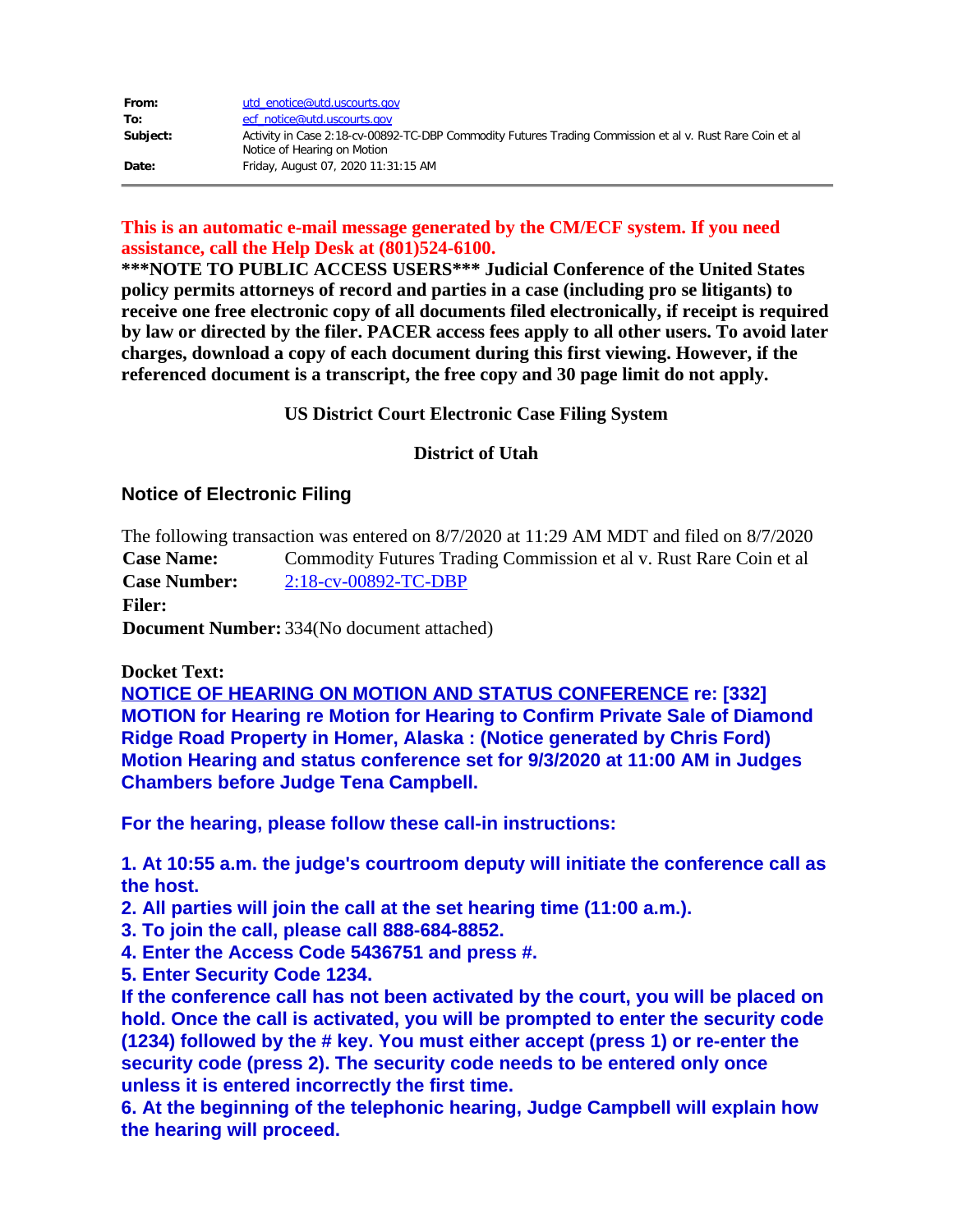# **(cff)**

#### **2:18-cv-00892-TC-DBP Notice has been electronically mailed to:**

Robert G. Wing rwing@agutah.gov, sshepherd@agutah.gov

Walter F. Bugden wally@bilaw.net, lori@bilaw.net, sindra@bilaw.net, tara@bilaw.net

Thomas M. Melton tmelton@agutah.gov, sshepherd@agutah.gov

Steven T. Waterman waterman.steven@dorsey.com, bingham.karen@dorsey.com, slc.lit@dorsey.com

Robert K. Hunt robert\_hunt@fd.org, geri\_wynhof@fd.org

Andrew G. Deiss adeiss@deisslaw.com, docketing@deisslaw.com, nburza@deisslaw.com, zabend@deisslaw.com

Sean N. Egan seannegan@sneganlaw.com, receptionist\_sneganlaw@yahoo.com

Wayne Klein wklein@kleinutah.com

Joseph Covey jcovey@parrbrown.com, calendar@parrbrown.com, lstumpf@parrbrown.com

Paula Woodland Faerber pfaerber@agutah.gov

Kristen R. Angelos kris\_angelos@fd.org, Shelly\_Miller@fd.org

Jennifer R. Korb jkorb@agutah.gov, mmwalker@agutah.gov

Troy J. Aramburu taramburu@swlaw.com, aburton@swlaw.com, awayne@swlaw.com, docket\_slc@swlaw.com, jritchie@swlaw.com

Jeffery A. Balls jballs@parrbrown.com, calendar@parrbrown.com, wtuckett@parrbrown.com

Cynthia D. Love clove@parrbrown.com, calendar@parrbrown.com, wmanning@parrbrown.com

Stephen C. Mouritsen smouritsen@parrbrown.com, afoutz@parrbrown.com, calendar@parrbrown.com

Sarah M. Humphrey shumphrey@parrbrown.com, calendar@parrbrown.com

Corey Drew Riley criley@deisslaw.com, nburza@deisslaw.com, zabend@deisslaw.com

Thomas L. Simek tsimek@cftc.gov, cmarvine@cftc.gov, creed@cftc.gov